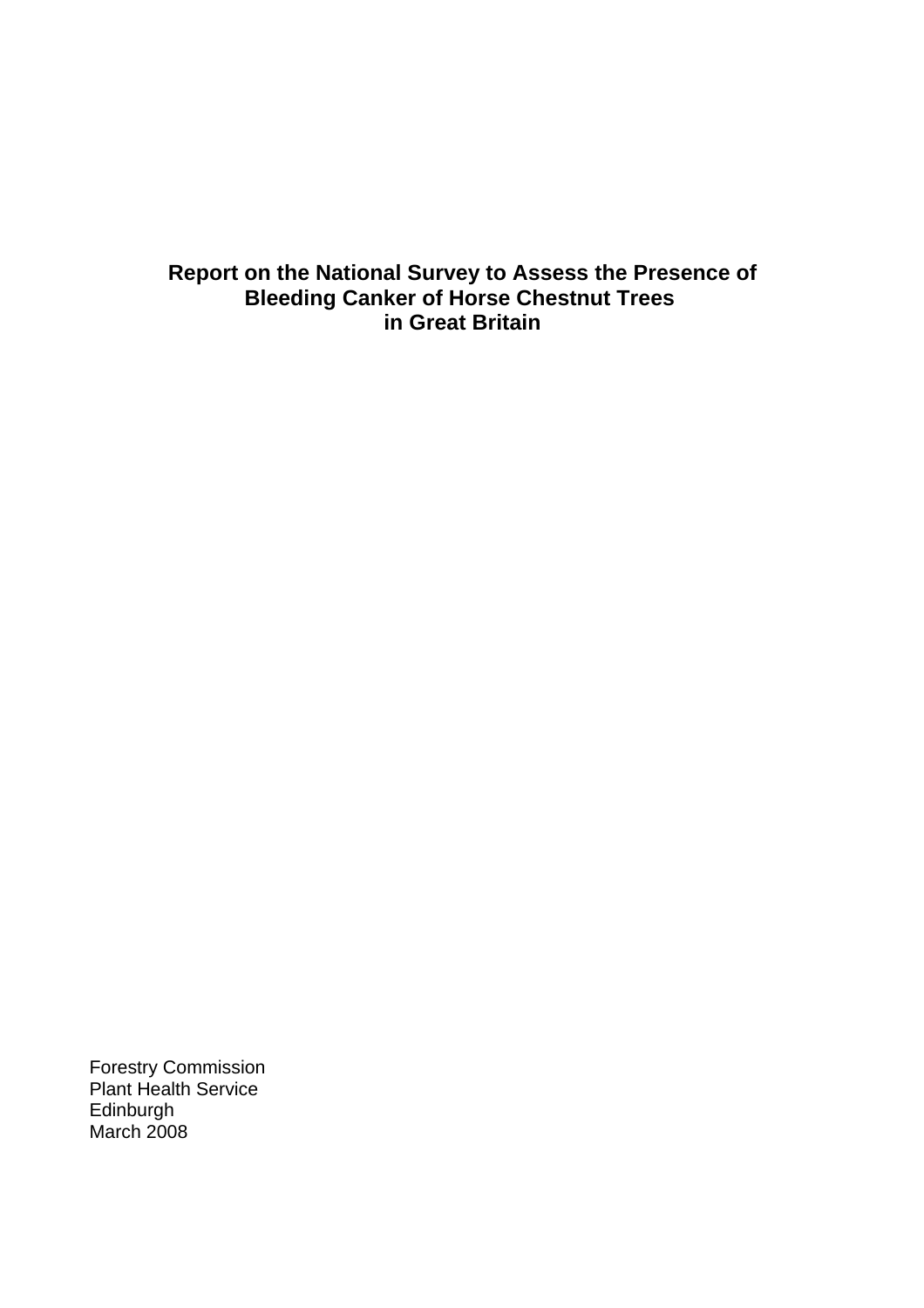### *Summary*

Between June and August 2007, the Forestry Commission (FC) undertook a survey of horse chestnut (*Aesculus hippocastanum*) in Great Britain. The purpose was to provide information, based on visual assessment of symptoms, on the likely incidence and severity of the disease known as Horse Chestnut Bleeding Canker, caused by *Pseudomonas syringae* pv *aesculi*. For the purposes of the survey GB was divided up into 11 regions, and within each region a minimum of ten rural and ten urban sites were selected for assessment. A total of 1385 trees from 128 rural sites and 1244 trees in 112 urban sites were inspected. All regions had some symptomatic trees and overall, 44% of the trees inspected in the rural environment and 55% of the urban trees displayed symptoms of the disease, although these would need to be sampled to ascertain if they indeed have the disease. The level of symptomatic trees were especially high in south east England, confirming earlier survey work by Forest Research's Tree Health Division

### *Purpose of the Survey*

This survey was intended to:

- provide an indicator of the frequency and severity of the incidence of bleeding canker in horse chestnut across Great Britain
- provide information on site type and site characteristics, tree size, position and extent of symptoms in order to inform decisions on the future management of the disease.

The survey was not designed to provide data on either the total population of horse chestnut or the total number of trees potentially infected, so the survey results should not therefore be regarded as definitive. Surveyors were also asked to identify if Horse Chestnut Leaf Miner (*Cameraria ohridella*) and Horse Chestnut Scale (*Pulvinaria regalis*) were present but the presence or absence of these two other horse chestnut problems is not discussed in this report.

### *Background*

The disorder known as 'Bleeding Canker of Horse Chestnut' is now thought to be very widespread with thousands of trees affected. The causative organism has recently been identified as *Pseudomonas syringae* pv *aesculi.* Previously, no widespread systematic survey has been undertaken but Forest Research scientists have estimated that some 35,000 to 50,000 trees were affected and probably a few thousand have already been felled for safety reasons as a result of the disease. Horse chestnuts, ranging from 10-15 year old vigorous saplings to large mature trees, can all be affected by the disorder. Many are highly visible amenity trees in parks and public gardens, while others form important features in avenues, historic gardens and landmarks.

Previously, a detailed survey of around 230 horse chestnuts was carried out in Hampshire by Forest Research (FR) and about half was found to be suffering from bleeding canker. A higher proportion of trees in towns and rural areas displayed symptoms compared with woodland trees.

Following discussions between Corporate & Forestry Support (CFS) and FR in 2006, it was agreed that a limited survey should be carried out in 2007 to provide some data on the likely extent of Bleeding Canker of Horse Chestnut in Great Britain. Before undertaking the survey the Technical Services Unit (TSU) of FR undertook a data gathering exercise between January and March 2007 to determine the extent and location of horse chestnut, both on private and publicly owned land throughout Great Britain.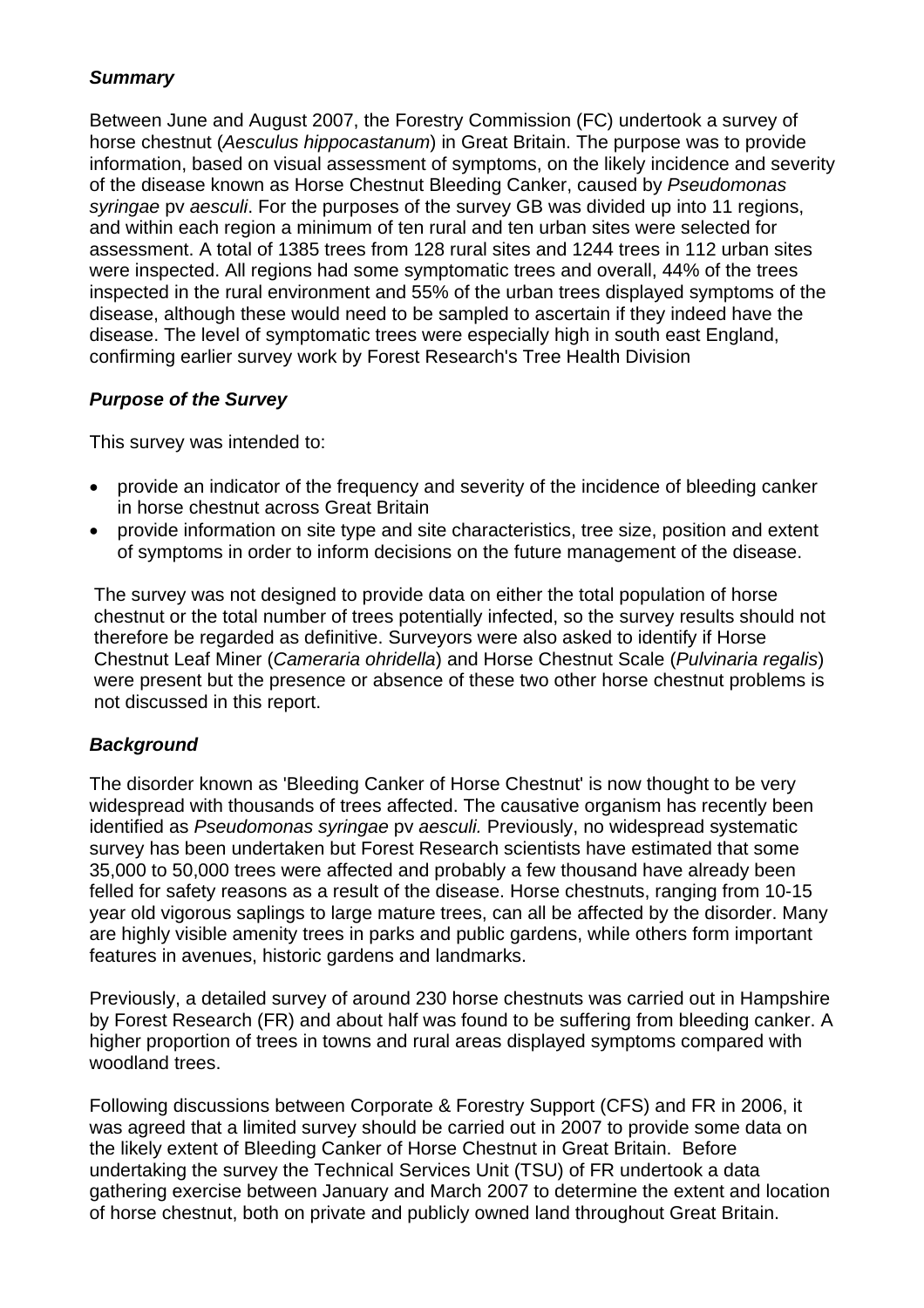Owners, agents, tree related organisations and local authorities were contacted by letter to ascertain if horse chestnut was present on their property and to seek permission to return to their property to carry out this survey. Training of TSU staff by Tree Health Division (THD), on symptom recognition took place at FR's southern research station at Alice Holt Lodge in April, with the survey commencing in June.

### **Objective of the Survey**

- 1. To gather data to enable us to give an indication of the extent of Bleeding Canker of Horse Chestnut throughout Great Britain.
- 2. To assist THD in formulating recommendations and advice on this disease.
- 3. To enable the FC Plant Health Service to formulate policy on future disease management in GB.

### **Sampling Protocol**

The survey protocol, written by Andy Peace, Statistician, FR Northern Research Station, with additions by Dave Tracy, FC Plant Health Service, included the following parameters:

- i. GB was divided up in to 11 regions reflecting a broad geographical spread.
- **ii.** The survey was not to estimate bleeding canker infection rates for the whole of GB but to provide a snapshot of the extent of the disease using a subset of horse chestnut sites obtained from the initial data gathering exercise. From these subsets, counties, which had sites where 10 trees or more were reported as present, were identified. Each region, except Scotland and Wales, was made up of a number of counties. (See Figure 1**)**
- **iii.** Within each region a minimum of 10 rural and 10 urban sites were selected for inspection (see Table 1)
- iv. The sites to be visited were independently selected prior to the start of the survey to prevent bias.
- v. Surveyors operating from each fieldstation could inspect more than the minimum number of locations providing the time taken to inspect the additional sites could be accommodated within the time scale agreed.
- vi. A minimum of10 trees were inspected for signs of the disease at each location.
- vii. If there did not appear to be any symptoms of the disease on the horse chestnut, the site was recorded as being free from the disease i.e. a negative result.
- viii. A standard *pro forma* was completed for all sites visited. This was used to record basic environmental variables (grid reference; height above sea level etc) and will be used for possible future analysis by THD.
	- ix. The diameter of all horse chestnut trees inspected was measured at breast height to the nearest 0.1cm.
	- x. Both the stem and the branches were inspected for signs of the disease.
- xi. Four categories of symptoms characteristic of bleeding canker were assessed. These were bleeding on the main stem; bleeding on the branches; cracks in the bark on the branches; dieback in branches.
- xii. No samples were collected although photographs were taken of symptomatic trees to enable subsequent investigation.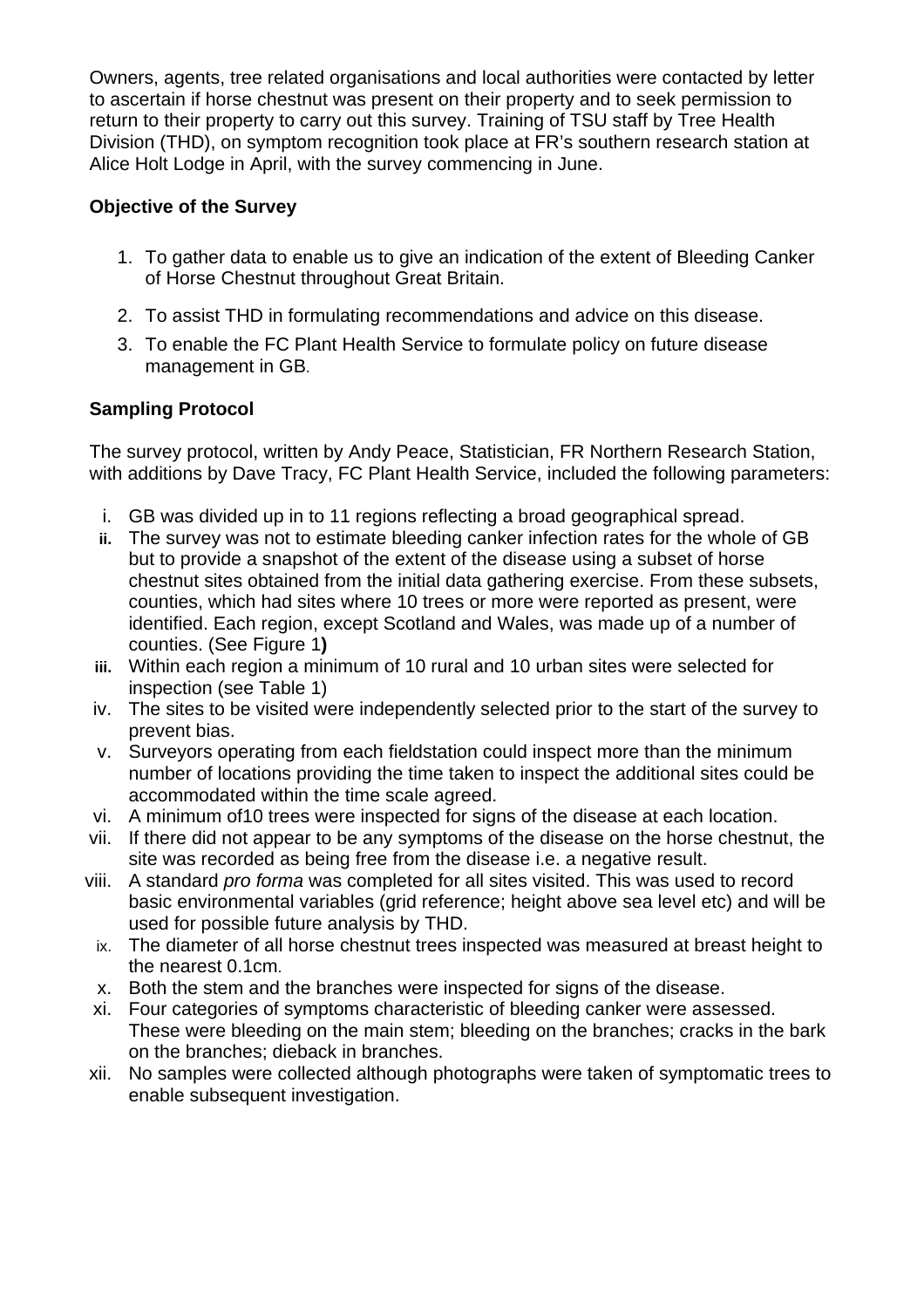

Figure 1. Stratification of Horse Chestnut bleeding canker survey into 11 regions.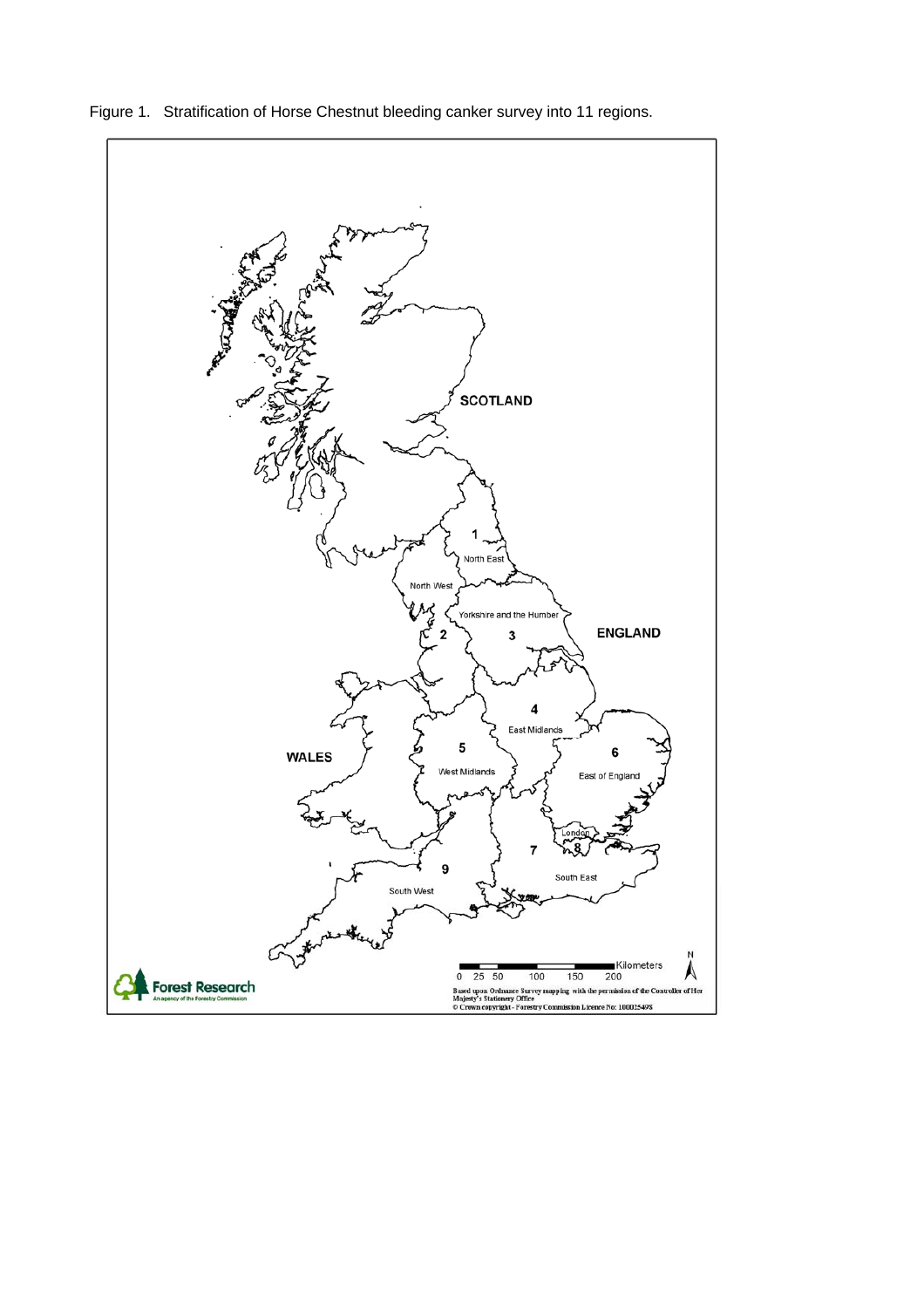| <b>Region code</b> | <b>Region</b>             | <b>Local Authority</b>                                                                                                                         | No. sites<br>$10+$ trees                         |
|--------------------|---------------------------|------------------------------------------------------------------------------------------------------------------------------------------------|--------------------------------------------------|
| $\mathbf{1}$       | North East<br>England     | Northumberland<br>Tyne & Wear<br>Durham<br>Cleveland                                                                                           | 10<br>3<br>5<br>1                                |
| $\overline{2}$     | North West<br>England     | Cumbria<br>Lancashire<br>Merseyside<br><b>Greater Manchester</b><br>Cheshire                                                                   | 8<br>$\overline{3}$<br>4                         |
| 3                  | Yorkshire &<br>The Humber | North Yorkshire<br><b>West Yorkshire</b><br>South Yorkshire<br>Humberside                                                                      | 10 <sup>1</sup><br>42                            |
| $\overline{4}$     | <b>East Midlands</b>      | Lincolnshire<br>Nottinghamshire<br>Derbyshire<br>Leicestershire<br>Northamptonshire                                                            | 25<br>11<br>9<br>7<br>16                         |
| 5                  | West Midlands             | <b>Staffordshire</b><br>Shropshire<br>Hereford & Worcester<br><b>West Midlands</b><br>Warwickshire                                             | 8<br>12 <sub>2</sub><br>19<br>1<br>11            |
| 6                  | East England              | Cambridgeshire<br>Norfolk<br><b>Suffolk</b><br>Essex<br>Hertfordshire<br>Bedfordshire                                                          | 9<br>27<br>17<br>15<br>13<br>3                   |
| $\overline{7}$     | South East<br>England     | Buckinghamshire<br>Oxfordshire<br><b>Berkshire</b><br>Kent<br>Surrey<br><b>East Sussex</b><br><b>West Sussex</b><br>Hampshire<br>Isle of Wight | 15<br>20<br>3<br>1<br>1<br>1<br>$\mathbf{1}$     |
| 8                  | London                    | Greater London                                                                                                                                 | $\mathbf{2}$                                     |
| 9                  | South West<br>England     | Gloucestershire<br>Avon<br>Wiltshire<br>Dorset<br>Somerset<br>Devon<br>Cornwall                                                                | 17<br>$\mathbf{7}$<br>12<br>11<br>39<br>24<br>11 |
| 10                 | Wales                     |                                                                                                                                                | 4                                                |
| 11                 | Scotland                  |                                                                                                                                                | 28                                               |

 $\_$  , and the set of the set of the set of the set of the set of the set of the set of the set of the set of the set of the set of the set of the set of the set of the set of the set of the set of the set of the set of th

#### Table 1. Numbers of identified sites with 10 or more Horse Chestnut trees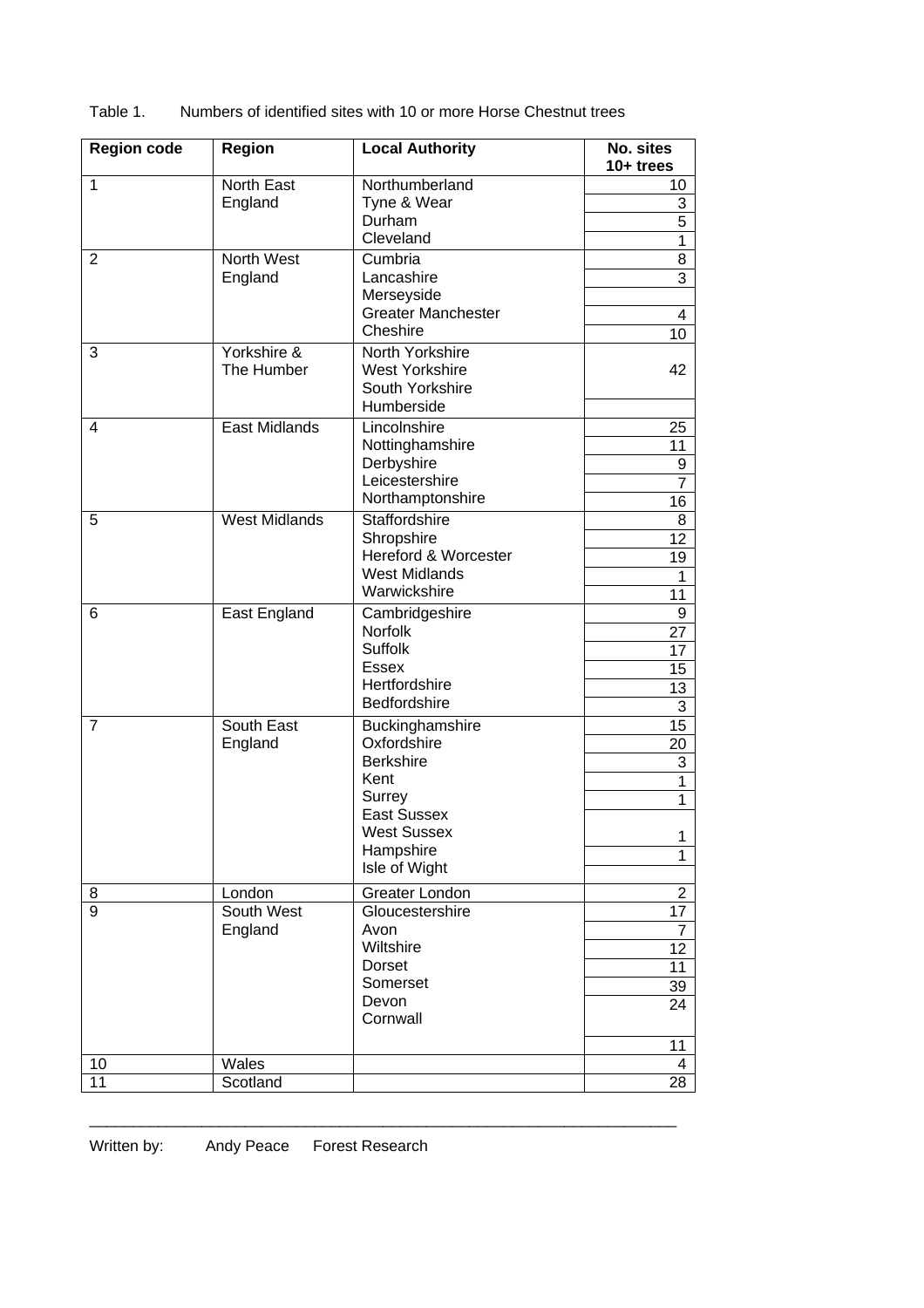### **Biosecurity**

Bleeding Canker of Horse Chestnut is not a quarantine pathogen so there are no statutory requirements in place requiring measures to prevent spread of the disease. However, the Forestry Commission wishes to be seen to be following best practice so surveyors were required to follow the same procedures used, for example, during *Phytophthora* surveys i.e. before leaving the site they would clean off any mud from their footwear (including gaiters or leggings) before washing them with water and applying the general disinfectant Panacide®

### **Survey Data Summary**

Table 2 Incidence of Symptoms of Bleeding Canker on Horse Chestnuts within Each Region

| Region                  | Region                |                    | <b>Number of Trees</b> |              | % with symptoms of     | Regional        |  |
|-------------------------|-----------------------|--------------------|------------------------|--------------|------------------------|-----------------|--|
| <b>Number</b>           | <b>Name</b>           |                    | <b>Assessed</b>        |              | <b>Bleeding Canker</b> | average         |  |
|                         |                       | Rural <sup>1</sup> | Urban <sup>1</sup>     | <b>Rural</b> | <b>Urban</b>           | (urban & rural) |  |
|                         | North East            |                    |                        |              |                        |                 |  |
| 1                       | England               | 100(10)            | 100 (10)               | 46%          | 33%                    | 40%             |  |
|                         |                       |                    |                        |              |                        |                 |  |
|                         | North West            |                    |                        |              |                        |                 |  |
| $\mathbf{2}$            | England               | 100(10)            | 100 (10)               | 54%          | 64%                    | 59%             |  |
|                         | Yorkshire &           |                    |                        |              |                        |                 |  |
| $\overline{\mathbf{3}}$ | the Humber            | 100(10)            | 100(10)                | 39%          | 37%                    | 38%             |  |
|                         |                       |                    |                        |              |                        |                 |  |
|                         | East                  |                    |                        |              |                        |                 |  |
| $\overline{\mathbf{4}}$ | Midlands              | 132 (10)           | 102 (10)               | 35%          | 47%                    | 41%             |  |
|                         |                       |                    |                        |              |                        |                 |  |
| $5\phantom{.0}$         | West<br>Midlands      | 100(10)            | 97<br>(10)             | 38%          | 87%                    | 62%             |  |
|                         |                       |                    |                        |              |                        |                 |  |
|                         | East                  |                    |                        |              |                        |                 |  |
| $\bf 6$                 | England               | 126 (10)           | 126 (10)               | 33%          | 59%                    | 46%             |  |
|                         |                       |                    |                        |              |                        |                 |  |
| $\overline{7}$          | South East            |                    |                        |              |                        |                 |  |
|                         | England               | 135 (10)           | 175 (10)               | 79%          | 74%                    | 76%             |  |
|                         |                       |                    |                        |              |                        |                 |  |
| 8                       | London                | 103(10)            | 103 (10)               | 47%          | 49%                    | 48%             |  |
|                         |                       |                    |                        |              |                        |                 |  |
|                         | South West            |                    |                        |              |                        |                 |  |
| $\boldsymbol{9}$        | England               | 264 (26)           | 120 (12)               | 52%          | 58%                    | 55%             |  |
|                         |                       |                    |                        |              |                        |                 |  |
| 10                      | Wales                 | 94 (10)            | 110 (10)               | 32%          | 41%                    | 36%             |  |
|                         |                       |                    |                        |              |                        |                 |  |
|                         |                       |                    |                        |              |                        |                 |  |
| Scotland<br>11          |                       | 131 (13)           | 111(10) <sup>2</sup>   | 34%          | 50%                    | 42%             |  |
|                         | No. Trees (No. Sites) | 1385 (128)         | 1244 (112)             |              |                        |                 |  |
|                         |                       |                    |                        |              |                        |                 |  |
| <b>Regional Average</b> |                       |                    |                        | 44%          | 54%                    | 49%             |  |

<sup>1</sup> = Figures in brackets are the number of sites inspected in each region

**²** = Two further sites were also visited. The first was found to contain insufficient trees, the second site, the infected trees had been felled by the Council prior to the visit.

\_\_\_\_\_\_\_\_\_\_\_\_\_\_\_\_\_\_\_\_\_\_\_\_\_\_\_\_\_\_\_\_\_\_\_\_\_\_\_\_\_\_\_\_\_\_\_\_\_\_\_\_\_\_\_\_\_\_\_\_\_\_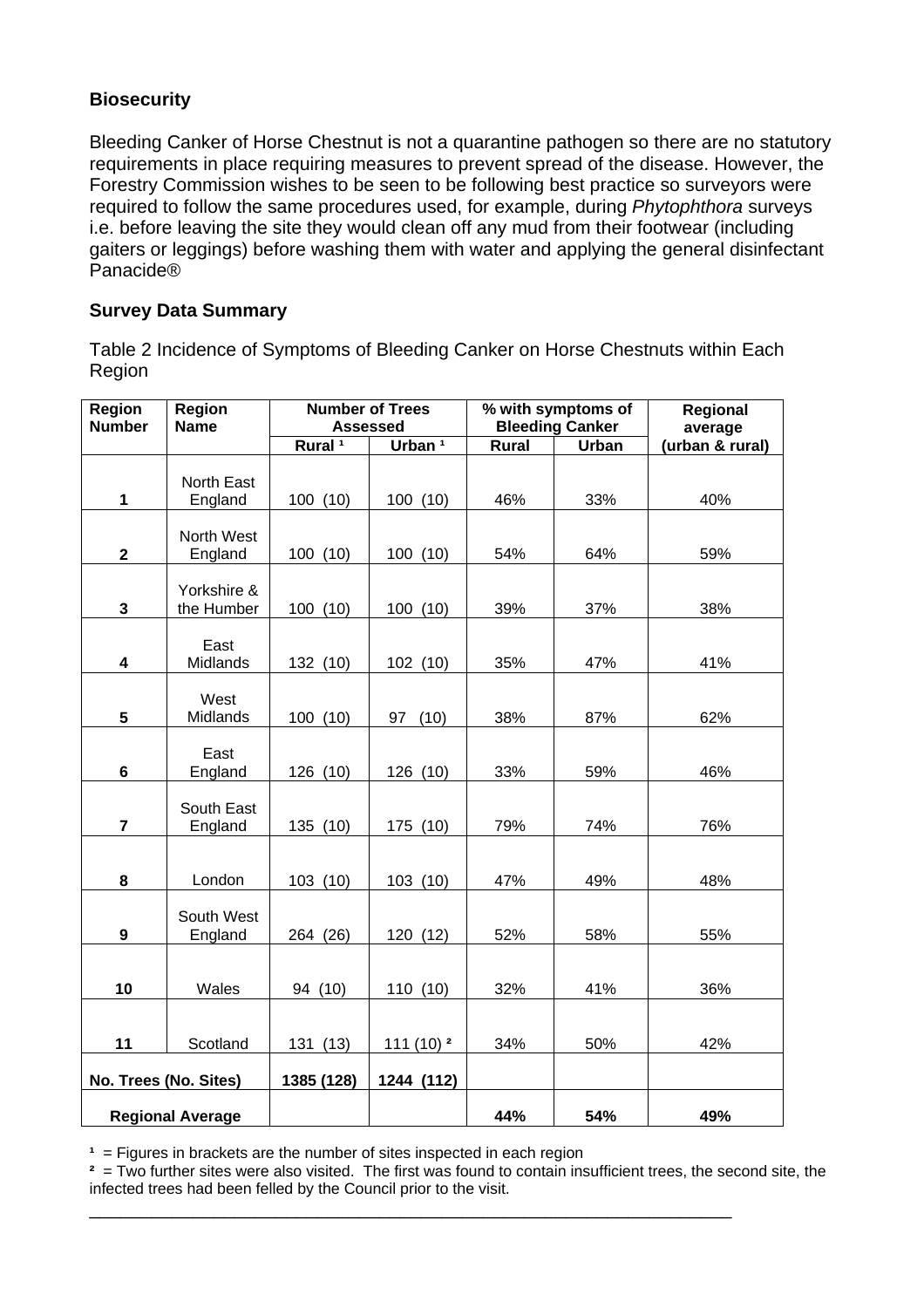Based on the symptoms assessed during this limited survey, it would appear that horse chestnut displaying the symptoms of bleeding canker is more widespread than had been previously thought. By reference to Table 2 it can be seen that of the 1380+ trees assessed in the rural environment, 44% displayed symptoms of bleeding canker, whilst 54%of the 1220+ trees inspected in the urban environment had symptoms. The overall regional average for GB was *c*.49%. While the south east of England had a high incidence of symptomatic trees (>70%, for both environment types), none of the regions had less than 30% of trees affected by symptoms of the disease. In Scotland the proportion of trees affected was 34% in the rural environment and 50% in the urban environment. Eight of the 11 regions had a higher incidence of symptoms of bleeding canker in the urban environment than in the rural environment, although the percentage levels were only markedly higher in three of these regions *viz*. West Midlands, East England and Scotland.

Of the four categories of damage/infection symptoms that were recorded (bleeding on the main stem, bleeding on branches, cracks in the bark on branches and branch dieback), stem bleeding and cracking of the bark on individual branches, were by far the most prevalent (see Table 3). Symptoms varied from region to region. South East England, which had the highest incidence of symptoms of bleeding canker for all the regions (mean of 76% for urban and rural - see Table 2), had the lowest proportion of stem and branch bleeds for its symptomatic trees. At the other extreme nearly all symptomatic trees in South West England and Yorkshire and the Humber exhibited stem bleeding.

| <b>Region</b>           | <b>Name</b>          | % with Stem<br>bleeds* | % with                   | % of trees                    | % of trees              |  |
|-------------------------|----------------------|------------------------|--------------------------|-------------------------------|-------------------------|--|
|                         |                      |                        | <b>Branch</b><br>bleeds* | with cracking<br>on branches* | with branch<br>dieback* |  |
|                         | North East           |                        |                          |                               |                         |  |
| 1                       | England              | 92%                    | 52%                      | 72%                           | 44%                     |  |
|                         | North West           |                        |                          |                               |                         |  |
| $\mathbf 2$             | England              | 79%                    | 35%                      | 83%                           | 38%                     |  |
|                         | Yorkshire & the      |                        |                          |                               |                         |  |
| 3                       | Humber               | 95%                    | 46%                      | 79%                           | 42%                     |  |
|                         |                      |                        |                          |                               |                         |  |
| 4                       | East Midlands        | 70%                    | 27%                      | 74%                           | 5%                      |  |
| 5                       | <b>West Midlands</b> | 67%                    | 25%                      | 75%                           | 25%                     |  |
| 6                       | East England         | 70%                    | 25%                      | 78%                           | 13%                     |  |
|                         | South East           |                        |                          |                               |                         |  |
| $\overline{7}$          | England              | 48%                    | 10%                      | 82%                           | 37%                     |  |
| 8                       | London               | 57%                    | 24%                      | 77%                           | 27%                     |  |
|                         | South West           |                        |                          |                               |                         |  |
| 9                       | England              | 93%                    | 52%                      | 72%                           | 28%                     |  |
| 10                      | Wales                | 91%                    | 17%                      | 61%                           | 28%                     |  |
| 11                      | Scotland             | 58%                    | 39%                      | 91%                           | 30%                     |  |
| <b>Regional Average</b> |                      | 75%                    | 32%                      | 77%                           | 29%                     |  |

Table 3 – Percentage of trees exhibiting various symptoms of Horse Chestnut Bleeding **Canker** 

\* Combined data for urban and rural sites

Regional differences in the categories of damage/infection symptoms are shown in Figures 2a and 2b below. As seen in Table 3 above, South East England had proportionally fewer symptomatic trees with stem or branch bleeding relative to other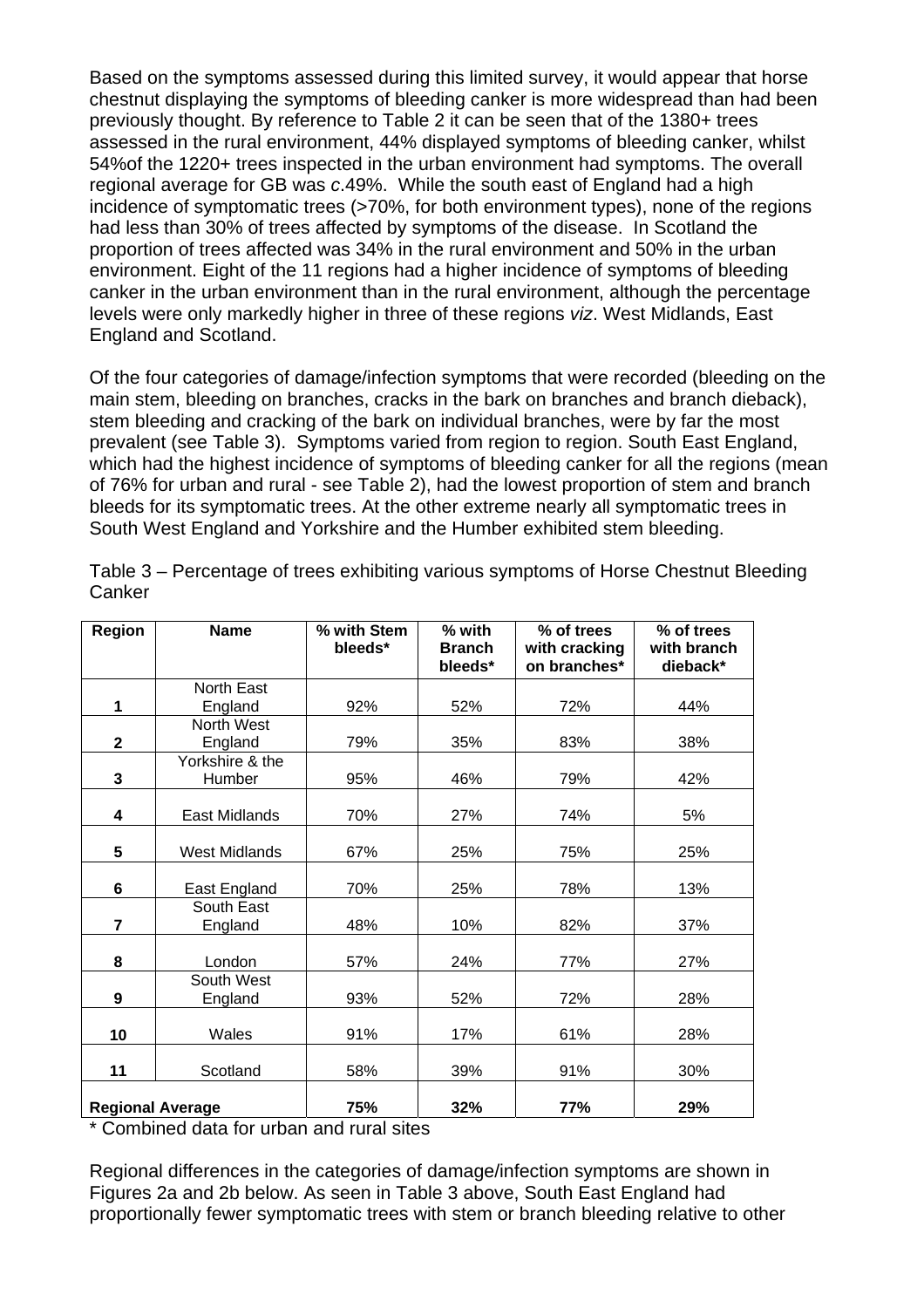regions. However, in general all regions exhibited similar symptoms between urban and rural environments.



Figure 2a.

### Figure 2b.



In the **rural** environment, a good spread of locations was achieved within and between regions (Table 4). The number of trees inspected at each location varied from 21 in hedgerows, to 294 in parkland. With the exception of hedgerows, golf courses and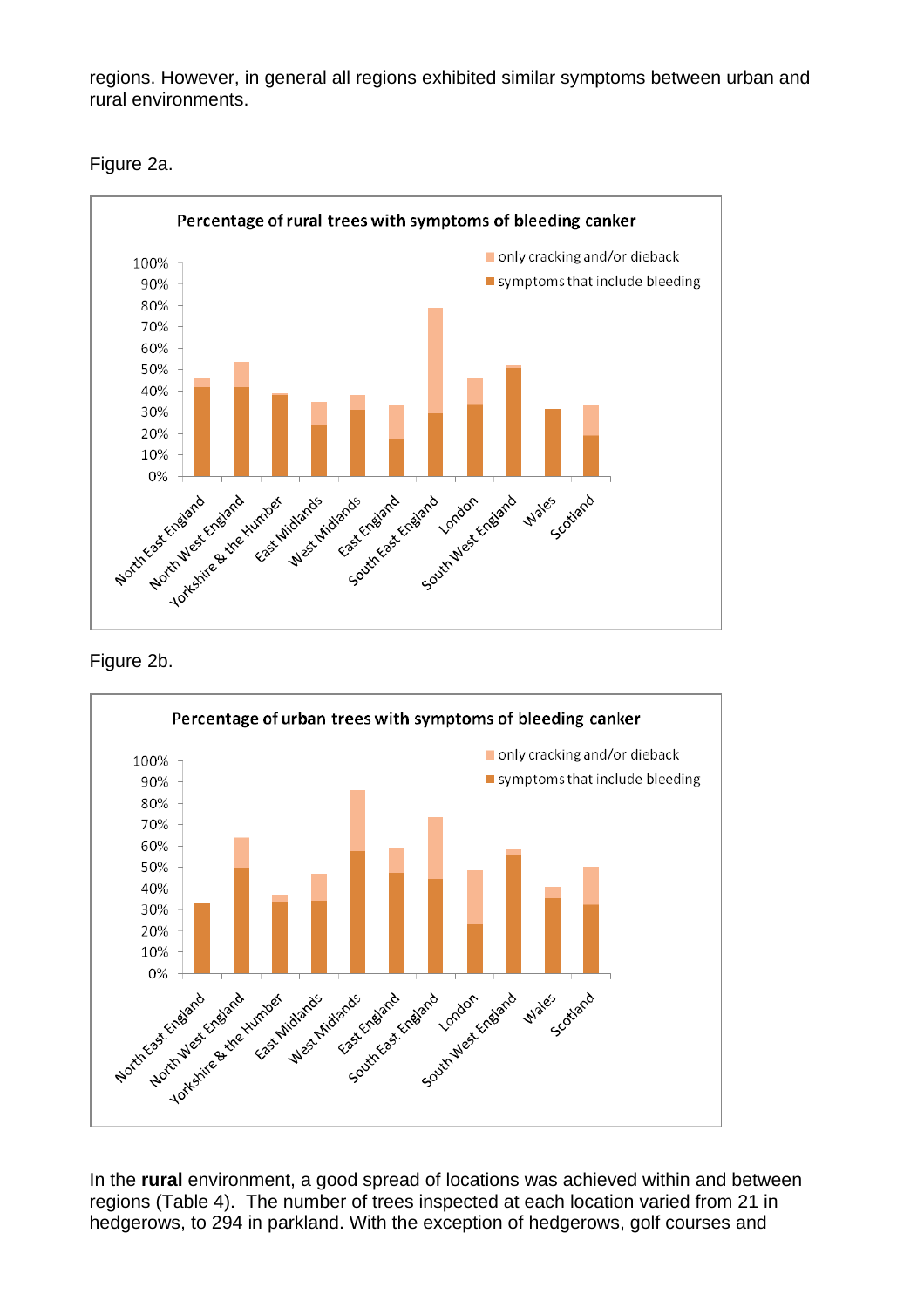churchyards, which all had small sample sizes, all other locations had trees showing symptoms of bleeding canker of >40%, with some closer to or over 50%. In summary it appears that no location in the rural environment is potentially free of bleeding canker and high (>40%) symptomatic levels were observed at most but not all locations.

| <b>REGION</b>                                                    | Garden         | Road<br>side   | Wood           | <b>Field</b>   | <b>Avenue</b>  | <b>Park</b>    | Hedge<br>row            | Golf<br>course | <b>Church</b><br>yard | Other <sup>1</sup> |
|------------------------------------------------------------------|----------------|----------------|----------------|----------------|----------------|----------------|-------------------------|----------------|-----------------------|--------------------|
| <b>North East</b><br>England                                     | 3              | 11             | 3              | 9              | 18             | $\overline{2}$ | $\mathbf 0$             | $\mathbf 0$    | $\mathbf 0$           | $\overline{0}$     |
| North West<br>England                                            | 13             | 3              | $\mathbf{1}$   | 5              | 15             | 16             | $\overline{0}$          | $\mathbf 0$    | $\overline{0}$        | $\mathbf{1}$       |
| Yorkshire &<br>the Humber                                        | 5              | 6              | 6              | 8              | $\mathbf 0$    | 13             | 1                       | $\mathbf 0$    | $\mathbf 0$           | $\mathbf 0$        |
| East Midlands                                                    | $\overline{3}$ | $\overline{7}$ | 10             | 5              | $\overline{8}$ | $\mathbf 0$    | $\overline{0}$          | 13             | $\mathbf 0$           | $\mathbf 0$        |
| West<br>Midlands                                                 | 1              | 5              | 3              | 3              | 15             | 10             | $\mathbf 0$             | 1              | $\mathbf 0$           | $\mathbf 0$        |
| East England                                                     | 16             | $\mathbf 0$    | $\mathbf{1}$   | $\overline{2}$ | 16             | 3              | $\mathbf{1}$            | $\mathbf 0$    | $\overline{0}$        | 12                 |
| South East<br>England                                            | 14             | 3              | 22             | $\overline{0}$ | $\overline{0}$ | 37             | $\overline{2}$          | $\mathbf 0$    | $\overline{0}$        | 29                 |
| London                                                           | $\mathbf 0$    | 26             | $\mathbf 0$    | $\overline{0}$ | $\mathbf 0$    | 20             | $\mathbf 0$             | $\pmb{0}$      | 3                     | 10                 |
| South West<br>England                                            | $\mathbf 1$    | 26             | 9              | 12             | 20             | 55             | $\mathbf 0$             | $\mathbf 0$    | $\mathbf 0$           | 6                  |
| Wales                                                            | 1              | 8              | $\overline{2}$ | 10             | $\overline{0}$ | $\overline{4}$ | $\mathbf 0$             | $\mathbf 0$    | $\overline{0}$        | $\overline{0}$     |
| Scotland                                                         | 5              | 11             | 15             | 6              | $\mathbf 0$    | 5              | $\mathbf 0$             | $\pmb{0}$      | $\mathbf 0$           | $\mathbf{1}$       |
| No of<br><b>Symptomatic</b><br><b>Trees</b>                      | 62             | 106            | 72             | 60             | 92             | 165            | $\overline{\mathbf{4}}$ | 14             | 3                     | 53                 |
| <b>No of Trees</b><br>inspected                                  | 143            | 226            | 221            | 123            | 180            | 294            | 21                      | 50             | 24                    | 103                |
| % of trees<br>affected in<br>each<br><b>location</b><br>category | 43%            | 47%            | 33%            | 49%            | 51%            | 56%            | 19%                     | 28%            | 13%                   | 52%                |

|  |  | Table 4. Location of Symptomatic Horse Chestnuts in the Rural Environment |
|--|--|---------------------------------------------------------------------------|
|  |  |                                                                           |

#### <sup>1</sup> - other includes rural car parks, tracks leading up or around farms, canal bank and trees which **could not be easily allocated a specific tree location**

In the urban environment, there was a smaller range of location types (Table 5). The survey revealed garden and avenue trees had very high incidences of bleeding canker but the number of trees inspected at these locations was low. However, a large number of trees inspected were in parkland and roadside locations (365 and 482 respectively), and correspondingly high numbers of symptomatic trees were recorded.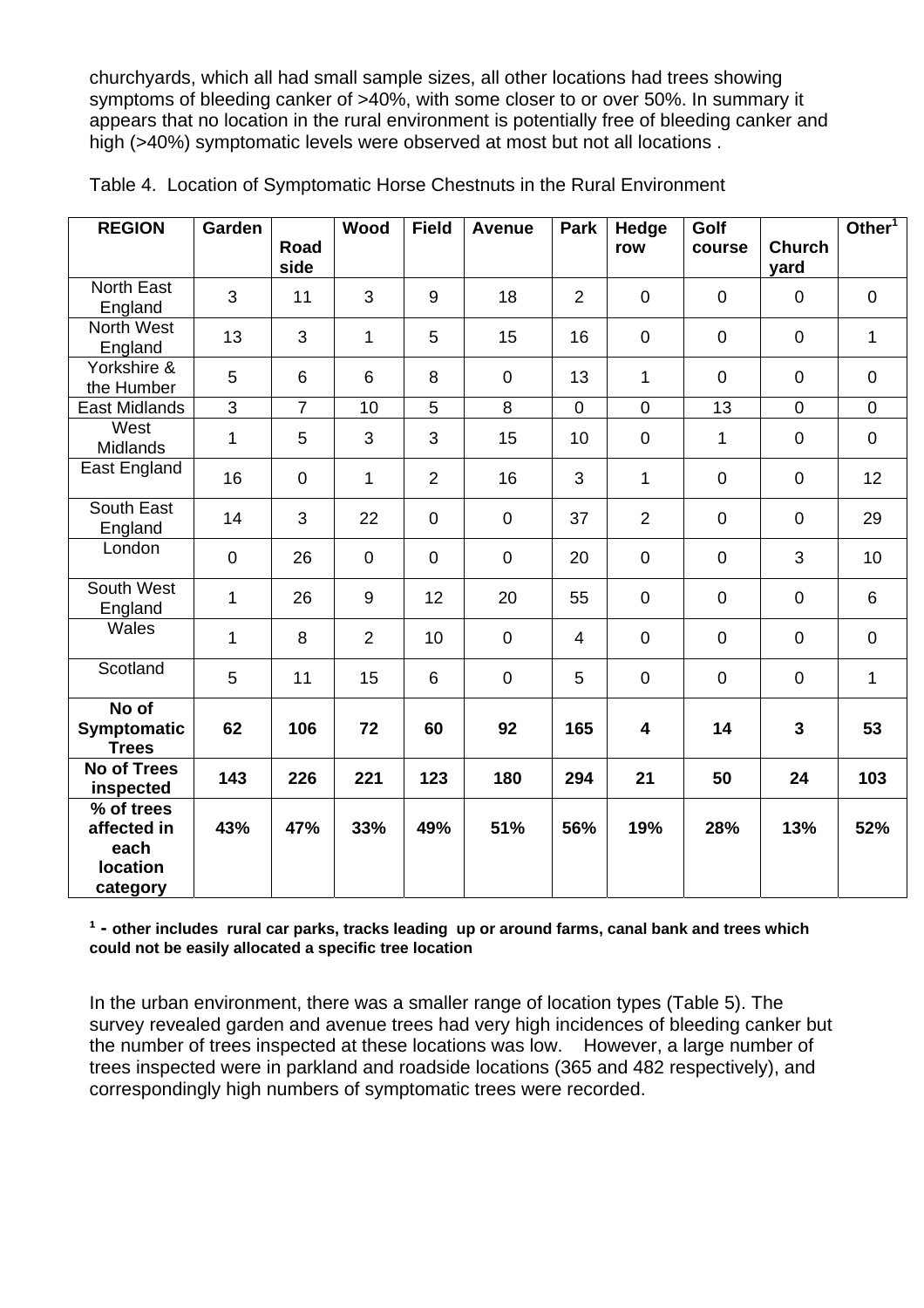| NUMBER OF SYMPTOMATIC TREES PER LOCATION AND PER REGION |                |              |                |                |                |                |                |                       |                       |                    |
|---------------------------------------------------------|----------------|--------------|----------------|----------------|----------------|----------------|----------------|-----------------------|-----------------------|--------------------|
| <b>REGION</b>                                           | Garden         | Road<br>side | Wood           | <b>Field</b>   | Avenue         | Park           | Hedge<br>row   | Golf<br><b>Course</b> | <b>Church</b><br>yard | Other <sup>1</sup> |
| <b>North East</b><br><b>England</b>                     | $\overline{0}$ | 21           | $\mathbf{0}$   | $\overline{0}$ | $\mathbf 0$    | $\overline{4}$ | $\mathbf 0$    | $\mathbf 0$           | $\mathbf 0$           | 8                  |
| <b>North West</b><br><b>England</b>                     | $\overline{0}$ | 21           | 5              | $\overline{0}$ | 3              | 26             | $\overline{0}$ | $\mathbf 0$           | 9                     | $\mathbf 0$        |
| Yorkshire & the<br><b>Humber</b>                        | $\mathbf 0$    | 18           | $\overline{0}$ | $\overline{0}$ | $\mathbf 0$    | 18             | $\overline{0}$ | $\mathbf 0$           | $\mathbf 0$           | $\mathbf{1}$       |
| <b>East Midlands</b>                                    | $\overline{0}$ | 13           | $\mathbf{1}$   | $\overline{7}$ | $\mathbf 0$    | 12             | $\overline{0}$ | $\mathbf 0$           | $\overline{0}$        | 15                 |
| <b>West Midlands</b>                                    | $\overline{2}$ | 35           | 5              | $\overline{0}$ | 14             | 18             | $\overline{0}$ | $\mathbf 0$           | $\overline{0}$        | 10                 |
| <b>East England</b>                                     | $\overline{0}$ | 35           | $\overline{2}$ | $\overline{0}$ | 13             | 22             | $\mathbf 0$    | $\mathbf 0$           | $\mathbf 0$           | $\mathbf 0$        |
| <b>South East</b><br><b>England</b>                     | 6              | 24           | 5              | $\overline{0}$ | 26             | 42             | $\mathbf{1}$   | $\mathbf 0$           | $\mathbf 0$           | 25                 |
| London                                                  | 10             | 21           | $\overline{0}$ | $\Omega$       | $\mathbf 0$    | 9              |                | $\mathbf 0$           | 1                     | 9                  |
| <b>South West</b><br><b>England</b>                     | $\mathbf 0$    | 36           | $\overline{0}$ | $\overline{0}$ | $\overline{4}$ | 16             | $\overline{0}$ | $\mathbf 0$           | $\overline{0}$        | 14                 |
| <b>Wales</b>                                            | $\overline{0}$ | 5            | $\mathbf{1}$   | $\mathbf 0$    | $\overline{7}$ | 18             | $\mathbf 0$    | $\mathbf 0$           | $\mathbf{1}$          | 13                 |
| <b>Scotland</b>                                         | $\overline{0}$ | 22           | $\overline{0}$ | $\overline{0}$ | $\mathbf 0$    | 31             | $\overline{0}$ | $\mathbf 0$           | $\mathbf 0$           | 3                  |
| No of<br>Symptomatic<br><b>Trees</b>                    | 18             | 251          | 19             | $\overline{7}$ | 67             | 216            | 1              | $\mathbf 0$           | 11                    | 98                 |
| No of Trees<br>inspected                                | 22             | 482          | 69             | 12             | 91             | 365            | 1              | $\mathbf 0$           | 35                    | 167                |
| % of trees<br>affected in each<br>location<br>category  | 81%            | 52%          | 28%            | 58%            | 74%            | 59%            | 100%           | 0%                    | 31%                   | 59%                |

Table 5 Location of Symptomatic Horse Chestnuts in the Urban Environment

<sup>1</sup> - other includes = cemeteries, crematorium, car parks and trees which could not be easily allocated **a specific tree location**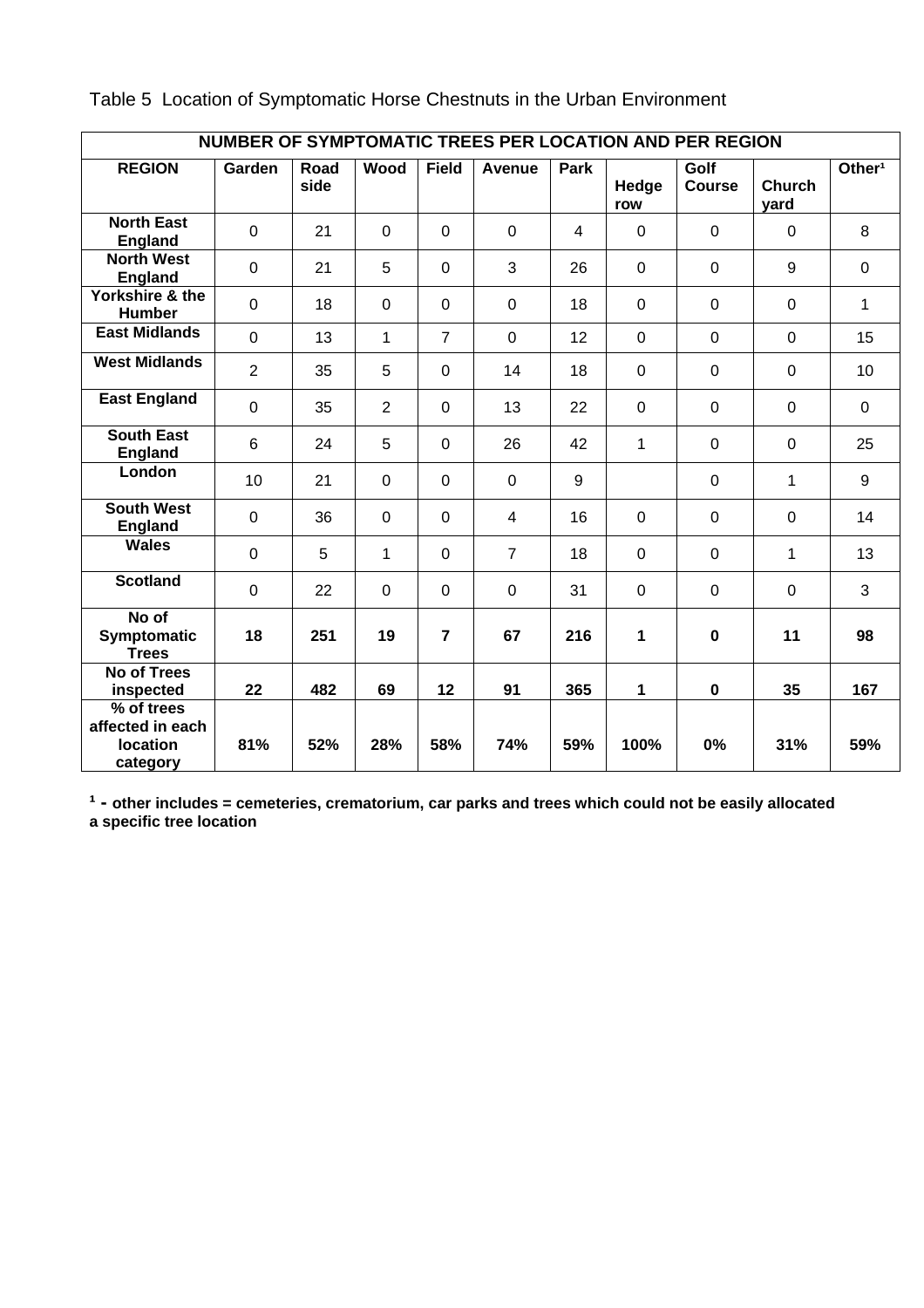Figure 2



Figure 2 shows the location of sites, which were selected for survey, and whether they were positive or negative for symptoms of the disease. It indicates that bleeding canker appears to be present found throughout GB with positives in both the rural and the urban environment ranging from the south west of England (Cornwall) to the north east of Scotland (Aberdeenshire and the city of Aberdeen). From a brief consideration of regional disease levels, it looks appears there are some spatial differences (see Figure 2). Both the south and west parts of England had higher levels of bleeding canker in the urban environment, whether looking at all symptoms or just bleeds. However, differences in rural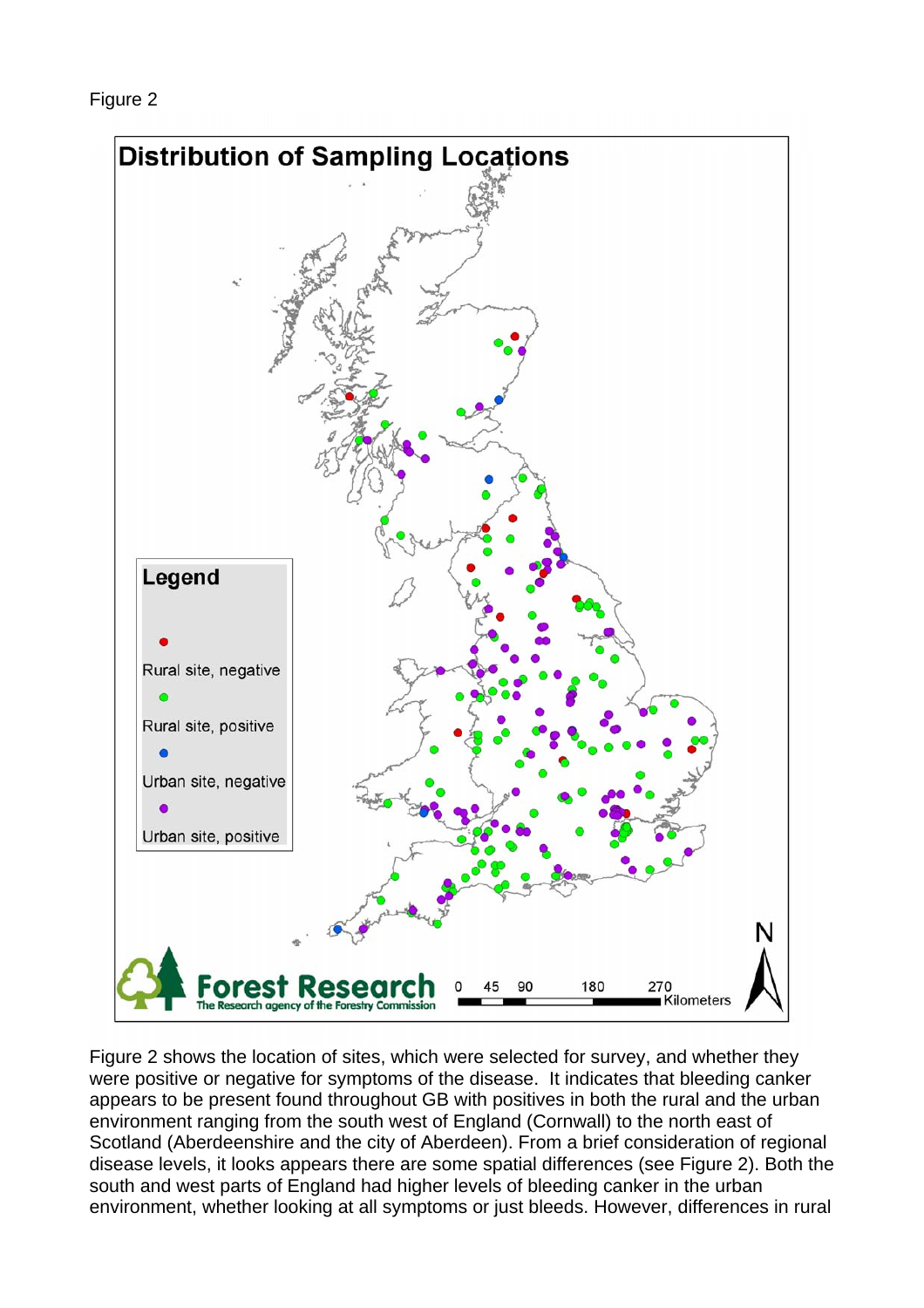populations at a regional a level were less clear although there still appeared to be a higher incidence in both the south west and north west of England.

Overall, the spread of the bleeding canker disease of horse chestnut is much greater than was originally thought. However, it should be remembered that all these positive sites have yet to be inspected by THD to isolate the causal agent of bleeding canker and confirm that all symptoms observed on affected trees were caused by *Pseudomonas syringae* pv *aesculi*.

### **Conclusions**

More than 2,500 trees were sampled in this survey and, despite their non-rigorous selection, it is clear they highlight a number of significant results and differences.

- Trees showing at least some of the symptoms typical of bleeding canker appear to be present in large numbers throughout GB.
- In both the urban and rural environments, symptoms of bleeding canker were found in all except one location.
- Stem bleeding and bark cracking were the most commonly observed symptoms.
- Bleeds, whether on the stem or on branches were observed in all regions in both the rural and the urban environment, although not all tree locations had trees with symptoms of bleeding.
- The levels of infection, if confirmed, vary across the regions.
- Potential Infection levels appears to be higher in the urban environment compared with the rural environment.
- The survey has given us an indication of the possible extent of *P. syringae* in GB (see Fig. 2)

### **Next Steps**

- The data will be considered by THD for further analysis and comment.
- Forestry Commissions C & FS Plant Health Service will consider whether further investigation is necessary to determine whether those trees identified as symptomatic are indeed infected with *P. syringae*.
- Ultimately, advice to tree and woodland owners and managers on how best to minimise the impact of the disease will be published.

### **Acknowledgement**

The Forestry Commission wishes to acknowledge the full co-operation and support given to its surveyors by woodland owners, their managers, local authorities and members of the public who were approached for permission to survey their land.

**Plant Health Service Forestry Commission Silvan House 231 Corstorphine Road Edinburgh EH12 7AT**

**Appendix I - Survey Team Details**